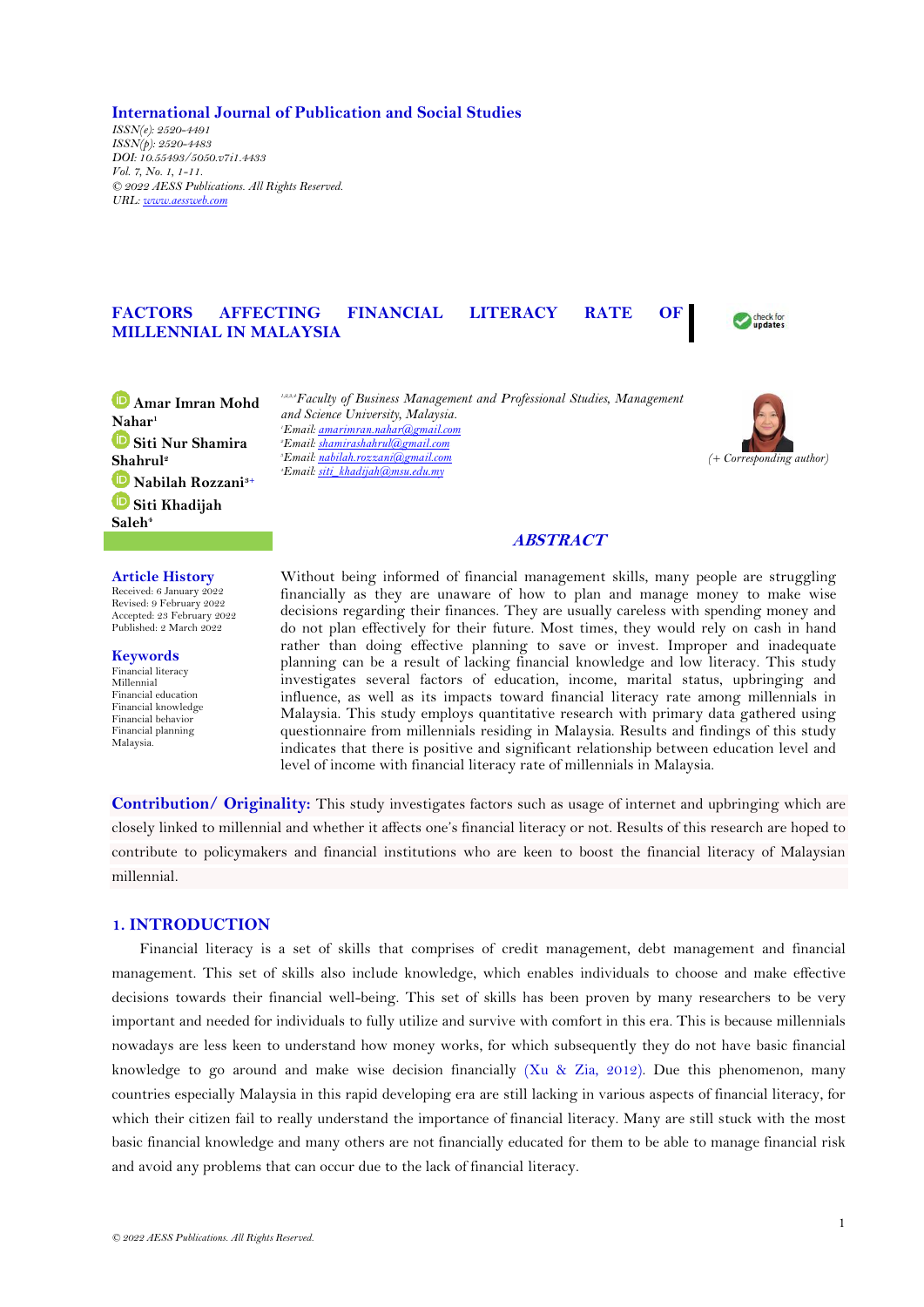Without being informed or having this set of skills, many people are struggling financially as they are unaware of how to plan or how to manage and make wise decisions regarding financial choices like investing, savings and borrowing. They are usually careless with spending money and do not plan effectively for their future. Most of the time, they would rely on their money that are available only in hand rather than doing effective planning to save or invest. Improper and inadequate planning can be a result of lacking financial knowledge and low literacy. Research done by [Gale and Levine \(2010\)](#page-9-0) mentioned that those who are financially literate are usually more able to plan accordingly to their future financial needs and manage their money inflow and outflow decently. They would also become more aware of the risks, dangers and problems that can financially affect them in the future.

Research done by Asian Institute of Finance (AIF) in 2015 showed that 58 per cent of millennials are deemed to have average financial knowledge; while 28 per cent felt confident in their financial literacy and ability to handle financial matters. Majority of millennials are living on the edge with high-cost borrowing, with 38 per cent taking out personal loan and 47 per cent being engaged with high credit card bills. Only 37 per cent were able to seek professional advice regarding financial issues. Meanwhile, 40 per cent would spend more than they can afford and 70 per cent were unable to live comfortably within their current income. As such, only 42 per cent of the respondents has taken part in retirement and future planning.

Based on the findings from the AIF research, it becomes clear that many millennials are having issues financially, where one of the causes come from poor financial literacy. Hence, the problem statement for this study was formulated based on the issue millennials face financially and how factors impacting millennials financial literacy can be determined. The issues surrounding the study focuses on how millennials are struggling in their financial wellbeing with many unable to fully sustain their daily lives and live comfortably due to financial constraints that might stem from them being financially illiterate.

Since financial literacy is quite a popular topic worldwide, there are many research papers and researchers that are experienced in conducting this type of research to find relevant answers. Research done all over the world has proven that those with low financial literacy rate will have an issue with financial planning and this results to insufficient savings for the future and retirement [\(Lusardi & Mitchell, 2011,](#page-9-1) [2014\)](#page-10-1) There are many knowledges we can gain by reading these papers as it has been researched and documented in a detailed manner with relevant information. Thus, we can say there some things already known about the problem as stated by The Credit Counselling and Debt Management Agency, or commonly known as Agensi Kaunseling dan Pengurusan Kredit (AKPK) in 2015, financial literacy rate in Malaysia is on the low side when compared to other countries. AKPK has also released that 13.80 per cent of their participants for their debt management program are millennials which poses a concern as young people are struggling with debt.

Moreover, we can also find information like millennials are generally struggling with their financial and are unable to sustain their income for the future effectively. It is also a known fact that many people of the public are not taking financial knowledge and financial literacy as something serious and important and feel like it is okay to not know basic financial literacy as they feel like they do not need to use the knowledge when it is very important in many situations, as stated by the Ringgitplus in 2018.

Realizing this issue among many of the younger generation in Malaysia, the objectives of this paper are hence to investigate the significance of education level, level of income, marital status, upbringing, and external influence towards financial literacy rate of millennials in Malaysia. Thus, this study was conducted to investigate the factors surrounding financial literacy rate of millennials in Malaysia. The factors will help bring light to underlying issues and causes of why many are struggling with financial literacy and how certain factors help increase an individual's financial literacy rate. As part of this paper, some recommendations and suggestions that are relevant to the research are provided on how financial literacy can be increased. This paper is structured as follows: First section consists of introduction to the topic with relevant research question. The second section follows a literature review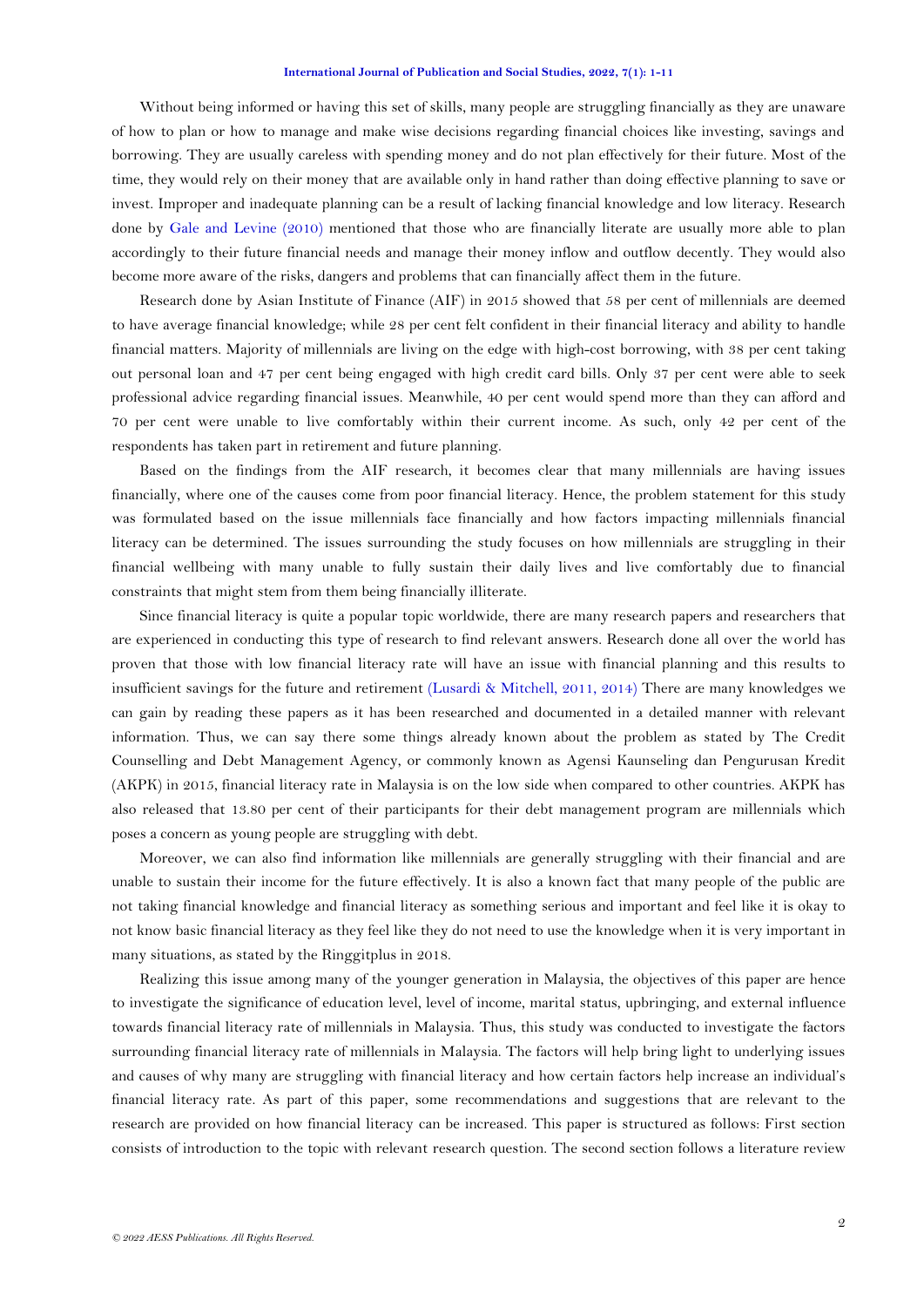with formulation of hypothesis along with conceptual framework. As for the third section, it highlights the methodology. Section four discusses the tests and findings of study with the last section concluding the study.

# **2. LITERATURE REVIEW**

Past researchers like Hwee, [Lin, and Sellapan \(2010\)](#page-9-2) also [Eisner \(2005\)](#page-9-3) has stated that millennials are increasing in the workforce population, and many were born during the economy boom, hence benefitted the opportunities and have a better quality of life. They agreed on millennials being more indecisive in their lifestyle which includes their financial wellbeing. Findings have found that millennials have higher credit problems despite living in a better economy than other age cohorts. Many lack the awareness of savings and retirement planning which led to the overwhelming financial distress. According to [Huston \(2010\)](#page-9-4) financial literacy is one of the important elements in human capital which aid in increasement of expected lifetime utility of financial activities consumption, which will strengthen financial wellbeing of an individual.

A study by [Atkinson and Messy \(2012\)](#page-9-5) has indicated that poor financial literacy is present all over the globe with Malaysia listed as having low financial literacy rate. The low financial literacy is prevalent all over the world as many lack financial knowledge and financial wellbeing despite living in developed countries. Hence, showing that lack of financial literacy is a global problem, and both developed and undeveloped countries suffer from financial illiteracy. Financial illiteracy has caused many to be less prepares during retirement [\(Lusardi & Mitchell, 2007\)](#page-9-6).

A research paper done on financial literacy and personal financial planning in Klang Valley, Malaysia by [Boon,](#page-9-7)  [Yee, and Ting \(2011\)](#page-9-7) suggested that most individuals who have not implemented personal financial planning due to lack of their financial literacy level and many are still hesitant to seek professional help. Another research on the level of financial literacy in Malaysia by [Kimiyaghalam and](#page-9-8) Yap (2017) showed that near to half of Malaysians in this survey have some basic financial knowledge, but in terms advance financial concepts such as the function of bond and stock and diversification, many are still lacking on the knowledge of what those functions really do.

Further, [Tie and Nizam \(2016\)](#page-10-2) had argued that numerous efforts and initiatives should be taken to increase financial literacy of Gen-Y in Malaysia. This research had also highlighted on how Gen-Y are dealing with financial affairs and financial well-being. A positive correlation can be seen between financial satisfaction with these two variables that make up financial literacy and extant literature. [Yew, Yong, Cheong, and Tey \(2017\)](#page-10-3) discussed on students' financial knowledge, reasons for the lack of knowledge, their attitudes toward financial management and their spending behaviour. The results have shown that college and university students in Malaysia have low financial literacy.

From past research papers and many sources, it has been found that financial literacy rate of Malaysia is on the lower side when compared to other countries. Many are still not aware regarding the importance of financial education and financial knowledge. Financial literacy is very important as we are constantly dealing with money. Having good financial literacy will help us in achieving a better life and comfortable future. Financial literacy plays a big role in one's financial satisfaction. There are many different factors that affect financial literacy rate of millennials.

### *2.1. Education Level*

Level of education may play an important role in determining the level of financial literacy. Education is generally linked with better knowledge in handling things especially if you are well thought and informed. Past researchers such as [Kimiyaghalam and Yap \(2017\)](#page-9-8) have found that those who receive higher education levels are more financial educated and are able to overcome financial distress. Someone who is educated at a master's level will have a higher financial literacy rate as opposed to those who are in the diploma level. This is due to the syllabus of a higher education being more detailed and more informative. Those of a higher education level might also have more experience than those of a lower one thus this affects the financial literacy rate of an individual.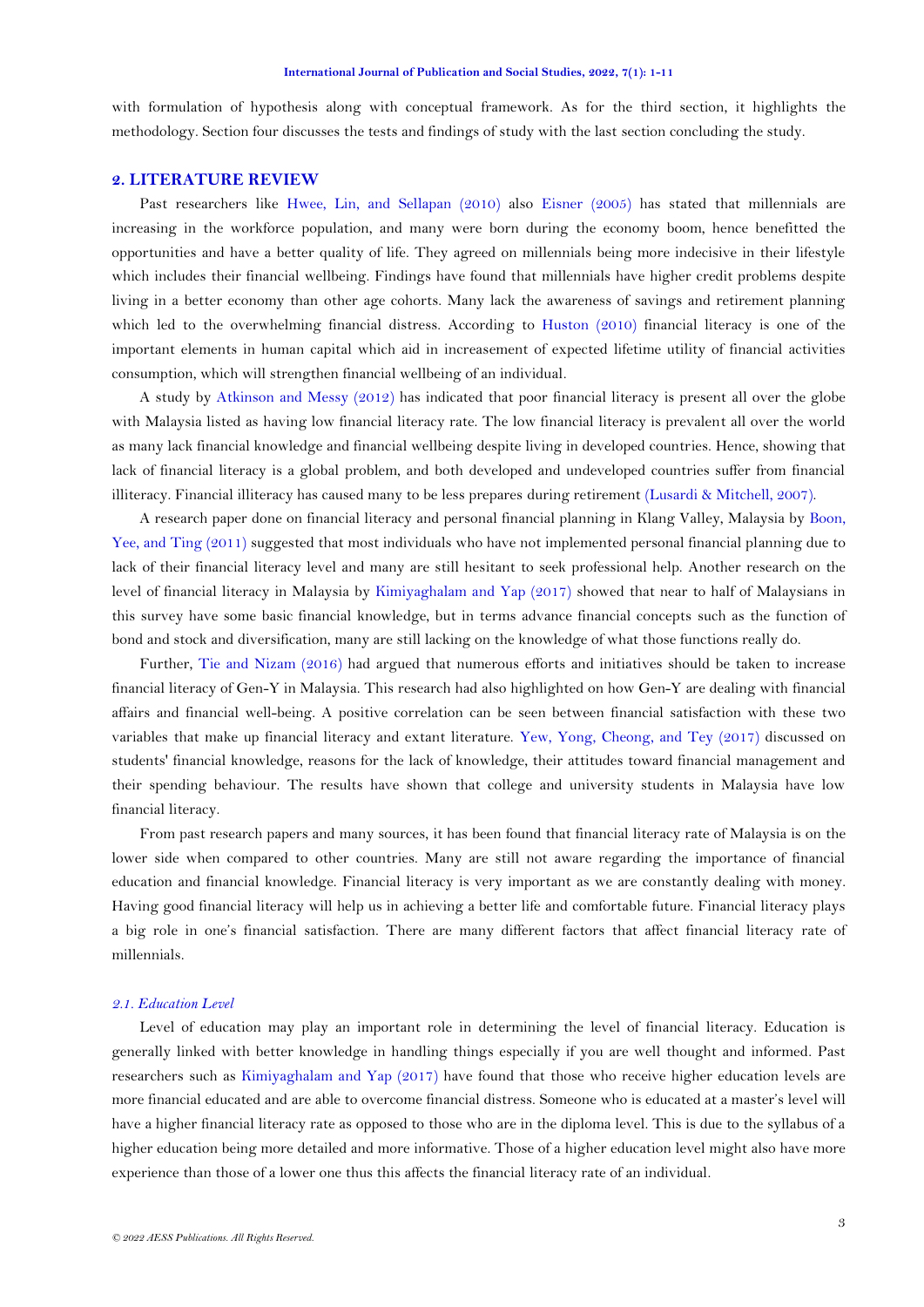Those who are more educated in financial background has a higher financial literacy rate than those who do not according to research done by [Beck and Garris \(2019\)](#page-9-9). Someone who is educated in the financial field will learn more on financial planning, investing, diversification and financial well-being compared to someone who is educated in a different field. Thus, we can say that the higher the level of education, the more well informed the person will be in managing their financials. Education is very important because it helps us understand and implement knowledge into our daily lives. Schools that teach and expose economic subjects to students will increase the student's financial literacy level in the future [\(Lusardi & Mitchell, 2007\)](#page-9-6). Studying economics in high school or at a higher level will help individuals to have a higher financial literacy level. Thus, the first hypothesis for the current study is formulated as follows:

*H1: There is a positive and significant relationship between education level and financial literacy rate of millennials in Malaysia.*

## *2.2. Level of Income*

Income is a source of money, and this is the commodity that is being used to get through individual's daily lives for example buying food, shop for necessities and putting a roof above our heads. Without proper income, we will be struggling to make end meets and this may result in severe financial distress that affects your physical and mental health. Many have resort to borrowing and loans if their income is not enough which may benefit but at the same time pose a risk towards their financial well-being.

Research done by [Murugiah \(2016\)](#page-10-4) found that those who earn a lower income or minimum wage are more associated with poor level of financial literacy. This however contradicts with research done by [Diener, Sandvik,](#page-9-10)  [Seidlitz, and Diener \(1993\)](#page-9-10) who found opposite result. Those with a lower income tend to use up their money because it is just enough for them to get by, thus, it is hard for them to save up and invest their money. Lower income individuals are at times associated with having lower education levels, meaning they also receive less financial education and knowledge regarding handling money.

Those with a higher income are more prone to be more financially literate than those earning low wages. This was proven by [Kimiyaghalam and Yap \(2017\)](#page-9-8), where their research found that higher income individuals are more prone to be inside the highest bracket of financial literacy level in both basic and advanced levels. The research also stated that those who are receiving middle income are average in financial literacy and this supports that the higher income you receive the higher financial literacy you have. Thus, the second hypothesis for the current study is formulated as follows:

*H2: There is a positive and significant relationship between level of income and financial literacy rate of millennials in Malaysia.*

#### *2.3. Marital Status*

Some researchers have noted that those who are married are more financially literate although another researcher has found that the marital status does not matter and the result came to be almost the same and there is no significant gap at all [\(Marzieh, Hosein, Mehrizi, & Roshan, 2013;](#page-10-5) [Murugiah, 2016\)](#page-10-4). The result is quite inconclusive as different researchers have different results.

As stated by [Calamato \(2010\)](#page-9-11) those who have a lower financial literacy level may endanger the well-being of their relationship by making poor decisions regarding their financial situation and thus may result in debts in the long term. Married people may have their own family and does having a larger number of responsibilities will make people be more prone to have financial education and awareness regarding financial well-being as opposed to those who live a single life [\(Grigion, Vieira, & Kirch, 2015\)](#page-9-12). Logically, by having more responsibilities, an individual would have to be equipped this adequate financial knowledge as he or she will be spending money on raising family and learn on how to manage personal income.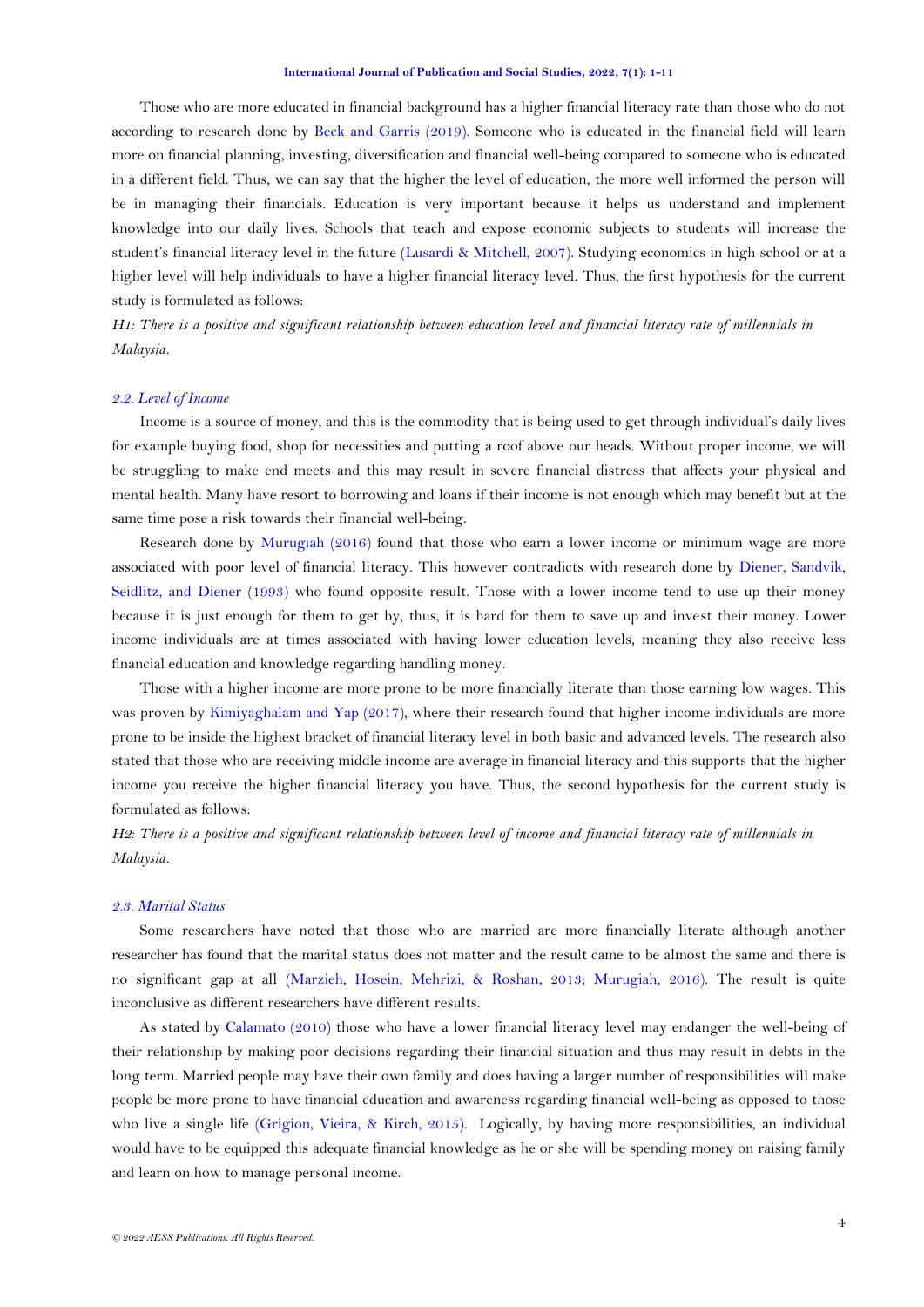However, some researchers found negative correlation regarding number of responsibilities with financial literacy level. Research done by [Servon and Kaestner \(2008\)](#page-10-6) found that individuals with two or three children have almost the same financial literacy level as those with one child or lesser. Moreover, families with more dependants are more likely to have a lower financial literacy level than those with less dependants [\(Mottola, 2013\)](#page-10-7). It might seem baffling as one would assume that those with more responsibilities will strive to be more financially literate and ensure the financial well-being of their family, but the opposite case has been observed by past researchers. Thus, the third hypothesis for the current study is formulated as follows:

*H3: There is a positive and significant relationship between marital status and financial literacy rate of millennials in Malaysia.*

### *2.4. Upbringing*

Parents might play a part in affecting their children financial literacy. Some studies have supported this theory where results show that many individuals learn financial management first-hand from their parents [\(Clarke,](#page-9-13)  [Heaton, Israelsen, & Eggett, 2005;](#page-9-13) [Pinto, Parente, & Mansfield, 2005\)](#page-10-8). Many have reported that they learned money management with their parents since young. Research done by [Jorgensen \(2007\)](#page-9-14) has shown that children are influenced by parent's financial behaviour. Meanwhile, [Mandell \(2008\)](#page-10-9) stated that parent's education level is related with financial literacy of individuals. This further supports that parental education and upbringing play a major role in their children's financial literacy level.

Parents play an important role in ensuring that their children receive the right and correct financial education since young so that they can financially prosper and understand how to financially plan their lives. Parents who teach their children the basics of financial education will affect the financial literacy rate as the children themselves will be more aware regarding the importance of financial education at a young age.

Having financial education at a young age will help in increasing the financial literacy and are able to make wise financial decisions in their latter life. Children tend to learn a lot during their early years; thus, it is important for parents to ensure that their children receive adequate financial education so they can be more involved and understand better at a younger age. Thus, the fourth hypothesis for the current study is formulated as follows: *H4: There is a positive and significant relationship between upbringing and financial literacy rate of millennials in Malaysia.*

### *2.5. Influence*

Influence is among the less tested factors in regards towards financial literacy. Internet is widely used by many generations in this current era as it is a platform where everything is at your fingertips. As internet is a fastgrowing platform where you can access many different information, we believe there is a correlation between the influence of internet and financial literacy. 33 per cent of students use media as means of accessing financial knowledge [\(Lyons, Palmer, Jayaratne, & Scherpf, 2006\)](#page-10-10). Other researchers such as [Ismail, Serguieva, and Singh](#page-9-15)  [\(2011\)](#page-9-15) found that media like television, newspaper and social media does influence individuals to save and increase their financial literacy. As information is widely available and usage of media is increasing day by day, it will have an impact towards an individual's financial literacy. Many media nowadays are used to promote and spread awareness regarding the importance of financial literacy. Thus, influence has an impact towards financial literacy rate of an individual as they are directly involved with their personal lives. Internet may become a bigger role in the future as we will start to progress more digitally and rely on the internet to help us with financial literacy and education. Thus, the last hypothesis for the current study is formulated as follows:

*H5: There is a positive and significant relationship between influence and financial literacy rate of millennials in Malaysia*.

The research framework employed in the current study is depicted in [Figure 1.](#page-5-0)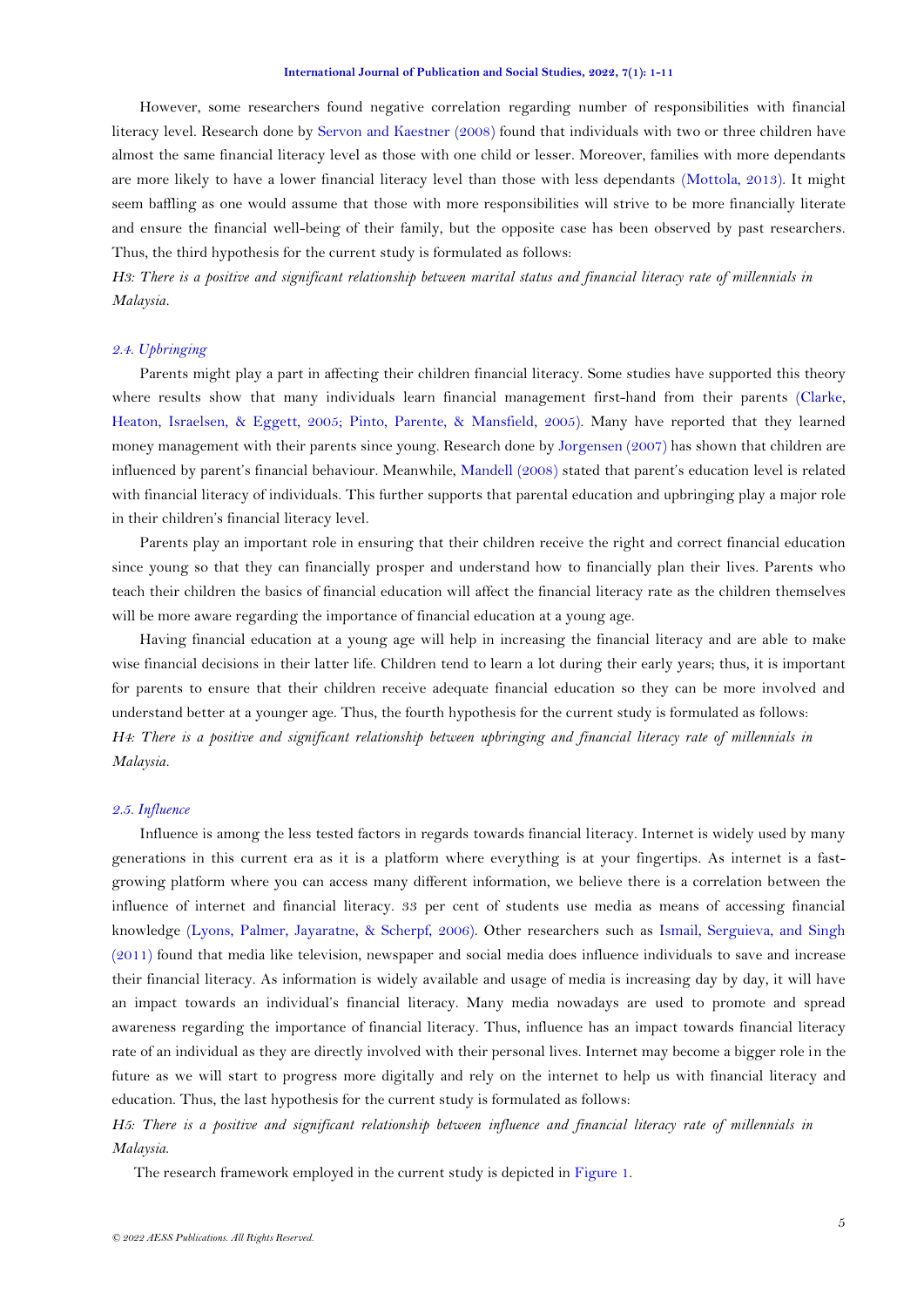

#### <span id="page-5-0"></span>**3. METHODOLOGY**

This study is categorized as a quantitative study as its research design. The data collected for this study is a primary data with first-hand respondents. Several variables are selected to be investigated which are level of education, level of income, marital status, upbringing, and influence. The current study had focused on determining the financial literacy rate of millennials along with the factors affecting it and what are the initiatives to help increase financial literacy. This study is a deductive study as construction of framework is done by examining existing variables by other researchers beforehand. Several variables are adopted to our research and tackles a different perspective of factors affecting financial literacy of millennials in Malaysia. Formulation of hypotheses are also done beforehand with the selected variables which indicates the relationship of level of education, level of income, marital status, upbringing, and influence with financial literacy. Several tests and methods are used to investigate the significance of variables selected. A pilot study has been conducted as to see whether the study was feasible and reliable.

The target population is millennials living in Malaysia and the sample of this study is 109 millennials across Malaysia. The sample mainly comes from Selangor as a lot of millennials are concentrated in this area and many of the respondents are living in Selangor. A random sampling has been utilized for the data collection of this study as to ensure that the data collected will not be biased. The sampling method is random as the questionnaire used for this study is spread through social media, hence respondents are randomly selected from different parts of Malaysia.

The data for the study was obtained through an online questionnaire via Google Forms. The questions include on financial literacy topics such as savings and spending, financial planning, as well as investment. Respondents are to answer the questions based on a 5 level Likert scale, with 1 being strongly disagree and 5 being strongly agree. The questions are separated into sections, with the first section on demographic and independent variables, second section on financial literacy questions and the last section for another set of independent variables. Once all the respondents filled in the form, this data was exported into Microsoft Excel spreadsheet. Here, the questions are then coded for Statistical Package for Social Sciences (SPSS). Moreover, as the dependent variable compromises of 18 questions, the data was transformed by assigning everyone to their own class of financial literacy; poor, average and good based of the answers each respondent provided.

Once done, the data is transferred to SPSS, and coded. Two of the independent variables which are upbringing and influence comprises of a set of questions, hence they underwent transformation in SPSS. Five tests are employed via SPSS to find the relationship between our variables. The five tests used are the descriptive statistics, normality test, reliability test, correlation test and regression analysis. The test is to determine the significance of our independent variables which are level of education, level of income, marital status, upbringing, and influence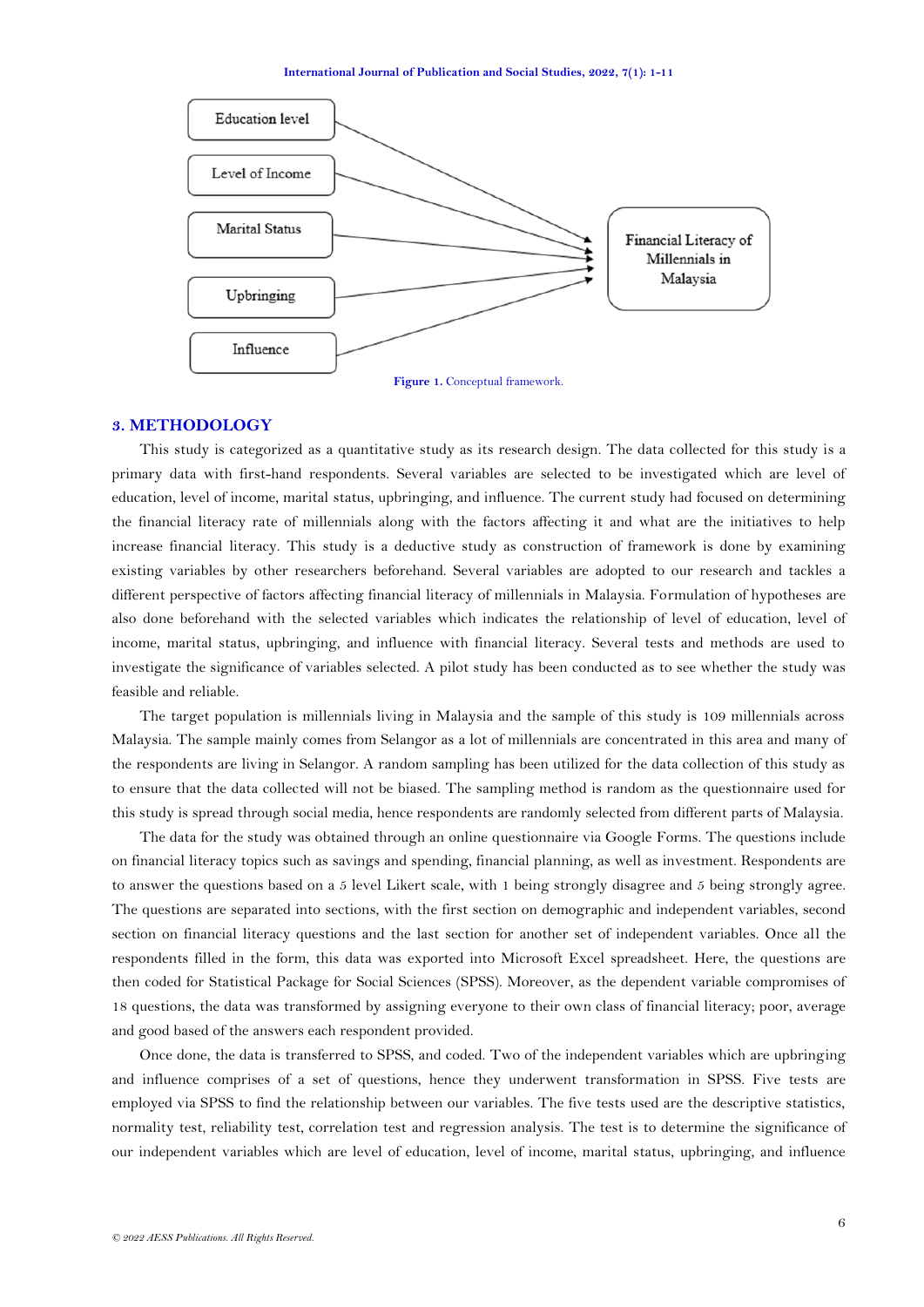with the dependent variable. Two of the independent variables which are upbringing and influence comprises of a set of questions, hence they underwent transformation in SPSS.

## **4. DATA ANALYSIS AND RESULTS**

In seeking the empirical evidence on the factors determining financial literacy, the theoretical model of the study led to the development of five hypotheses.

Starting with R-square, the value shown is 0.167, which signifies that the variables adopted in this study which are education level, level of income, marital status, upbringing, and influence explains 16.70 per cent of the dependent variable which is financial literacy. Hence, another 83.30 per cent can be explained by other variables outside of this study as factors for financial literacy of millennials in Malaysia. Moving on to the F-statistics from the ANOVA where it evaluate the significance of the study. Using the 95 per cent confidence level, a significant value under 0.05 indicates that the model is significant and otherwise if value is over 0.05. The significance is at 0.002, hence the study is significant at 95 per cent level as significant F-statistics is under 0.05.

The same confidence level is adopted for significance of independent variables and dependent variables in this study at 95 per cent confidence level. From the table, we see that education level is significant with financial literacy of millennials in Malaysia at 0.015. Moreover, level of income is also seen to be significant at 0.026 with financial literacy. Thus, both education level and level of income are significant with financial literacy of millennials at 95 per cent confidence level as both significant values are under 0.05. In contrast, marital status reports a significant value of 0.766, showing that is not significant with financial literacy. As for upbringing, the significant value is at 0.386, also signifying its insignificant with financial literacy. Lastly, influence has a significant value of 0.728 with financial literacy. These three variables are not significant with the dependent variable as the significant value has exceeded 0.05.

Next, Beta represent the coefficient of the direction of the independent variables of the study either positive or negative. Education level shows a coefficient of 0.108, level of income with 0.115, marital status with coefficient of 0.043 and influence with a coefficient of 0.020. These four independent variables show a positive coefficient value, signifying its positive relationship with the dependent variable which is financial literacy of millennials in Malaysia. On the contrary, upbringing exhibits a coefficient of -0.054, hence it has a negative direction. Thus, upbringing has a negative relationship with financial literacy of millennials in Malaysia.

### **5. DISCUSSION OF FINDINGS**

[Table 1](#page-6-0) showed the validity of the hypothesis of this study. Based off the table, only H1 and H2 were accepted, while H3, H4 and H5 were rejected. H1 was accepted whereby education level has shown a positive and significant relationship with financial literacy rate of millennials in Malaysia. This means that those who are more educated and have a higher education level will have a higher financial literacy rate. This is in line with the research done by [Kimiyaghalam and Yap \(2017\)](#page-9-8) where their findings find that post graduate individuals exhibit a higher financial literacy than the others.

<span id="page-6-0"></span>

| Hypothesis     | <b>Causal Relationship</b>   | $\mathbf{B}^1$ | $\mathbf{P}^1$ | Result <sup>3</sup> |
|----------------|------------------------------|----------------|----------------|---------------------|
| H <sub>1</sub> | $EDUC \rightarrow FINLIT$    | 0.108          | $0.015^{2}$    | Accept              |
| H <sub>2</sub> | $INCOME \rightarrow FINLIT$  | 0.115          | $0.026^2$      | Accept              |
| $H_3$          | $MARITAL \rightarrow FINLIT$ | 0.043          | 0.766          | Reject              |
| H <sub>4</sub> | UPBRING $\rightarrow$ FINLIT | $-0.054$       | 0.386          | Reject              |
| H <sub>5</sub> | $EXTINF \rightarrow FINLIT$  | 0.020          | 0.728          | Reject              |

**Table 1.** Summary of hypothesis testing.

**Note:** 1Regression Coefficient.

<sup>2</sup>Statistical Significant of the Test ( $\alpha$  = 0.05). 3Results on Null Hypothesis Test.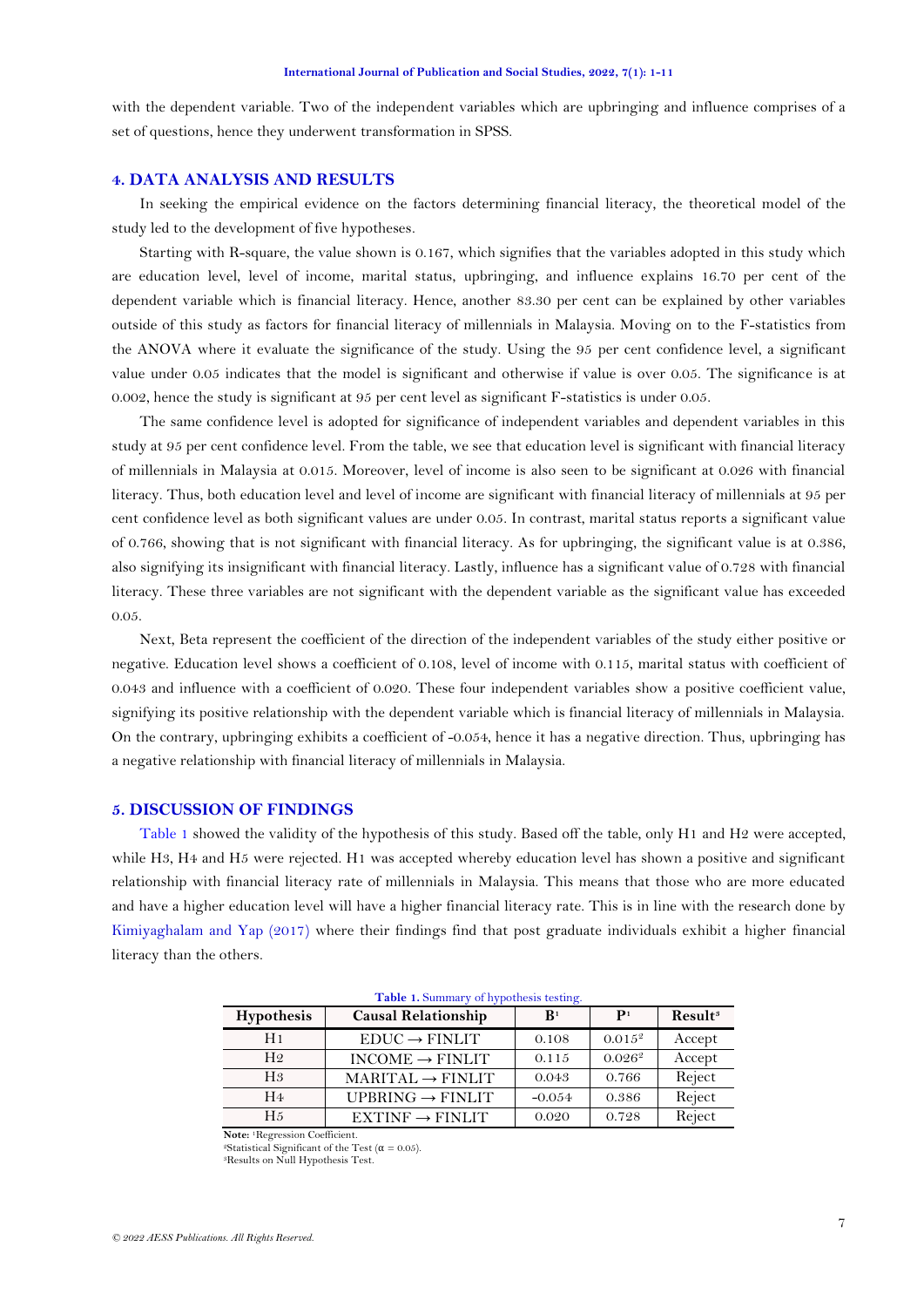Moreover, H2 is also accepted whereby there is a positive and significant relationship between level of income and financial literacy rate of millennials in Malaysia. Level of income is positively and significantly correlated with financial literacy; the financial literacy level of an individual depends on their income [\(Bhushan & Medury, 2013\)](#page-9-16).

H3 was rejected as there is a positive but insignificant relationship between marital status and financial literacy rate of millennials in Malaysia. From the regression analysis, we see that the coefficient is positive however it was not significant with the dependent variable. This is supported by a study done by [Murugiah \(2016\)](#page-10-4) and [Joo and](#page-9-17)  [Grable \(2004\)](#page-9-17) where marital status does not have any significant impact towards financial literacy and the relationship of these two variables are denied. However, it is not in line with findings of [Marzieh et al.](#page-10-5) (2013) and [Grigion et al. \(2015\)](#page-9-12) that implied that those who are married or have more marital responsibilities are more financially literate.

H4 which posited that there was a positive and significant relationship between upbringing and financial literacy rate of millennials was rejected. Results shows a negative relationship instead and it is not significant with the financial literacy rate of millennials in Malaysia. This contradicts many of the findings of previous researchers such as [Norvilitis and MacLean \(2010\)](#page-10-11); [Pinto et al. \(2005\)](#page-10-8) as they stated that parents influence and upbringing towards their children affects the financial literacy and money management of their children. Most of these research papers investigates on population in the United States, hence there might be a cultural difference between Malaysia and USA, hence parental influence and upbringing may not be significant in the financial literacy rate of millennials in Malaysia.

Similarly, H5 was also rejected whereby there was a positive and insignificant relationship with financial literacy rate of millennials in Malaysia. Results shows a positive but not significant relationship; hence, the hypothesis is rejected. The results contradicted the findings of [Ismail et al. \(2011\)](#page-9-15), also [Sabri and Aw \(2019\)](#page-10-12) where these researchers had implied that internet and media have an influence towards the increasement of financial literacy. This contradictory result may be due to a standpoint from respondents of this study who did not utilize the internet to aid their financial literacy. However, the results were in line with findings of [Sabri and Aw \(2019\)](#page-10-12) where they have stated that media have an undesired impact towards financial literacy, hence this was not a significant factor towards financial literacy.

There are many institutions such as AKPK that helps many individuals with increasing financial literacy. Some of their programmes include financial education, financial counselling, and debt management programmes. These programmes have helped many individuals here in Malaysia and help turn their lives for the better. The government has also launched several initiatives to combat low financial literacy level such as National Strategy for Financial Literacy 2019-2023.

Moreover, initiatives can be taken by the government such as implementing financial education to the Malaysians at a younger age. The current school syllabus is slowly implementing financial education to students in Malaysia. Moreover, parents can also help to contribute to increase financial literacy rate of millennials in Malaysia by sharing their knowledge, expertise, and opinions on information like credit management, money management and financial knowledge. First-hand information from parents would help the future generation to be more financially literate. Not just that, the use of internet can also help to boost financial literacy rate of millennials. Having a more interesting platform to spread knowledge on financial issues such as social media will help millennials to increase their financial literacy rate. Many parties can take the advantage and create new initiatives to help boost financial literacy rate of millennials in Malaysia.

# **6. CONCLUSION**

This study investigates the factors affecting the financial literacy rate of millennials in Malaysia using education level, level of income, marital status, upbringing, and influence as its determinants. Financial literacy is an element in one's financial wellbeing hence it is generally regarded as an important aspect of life. According to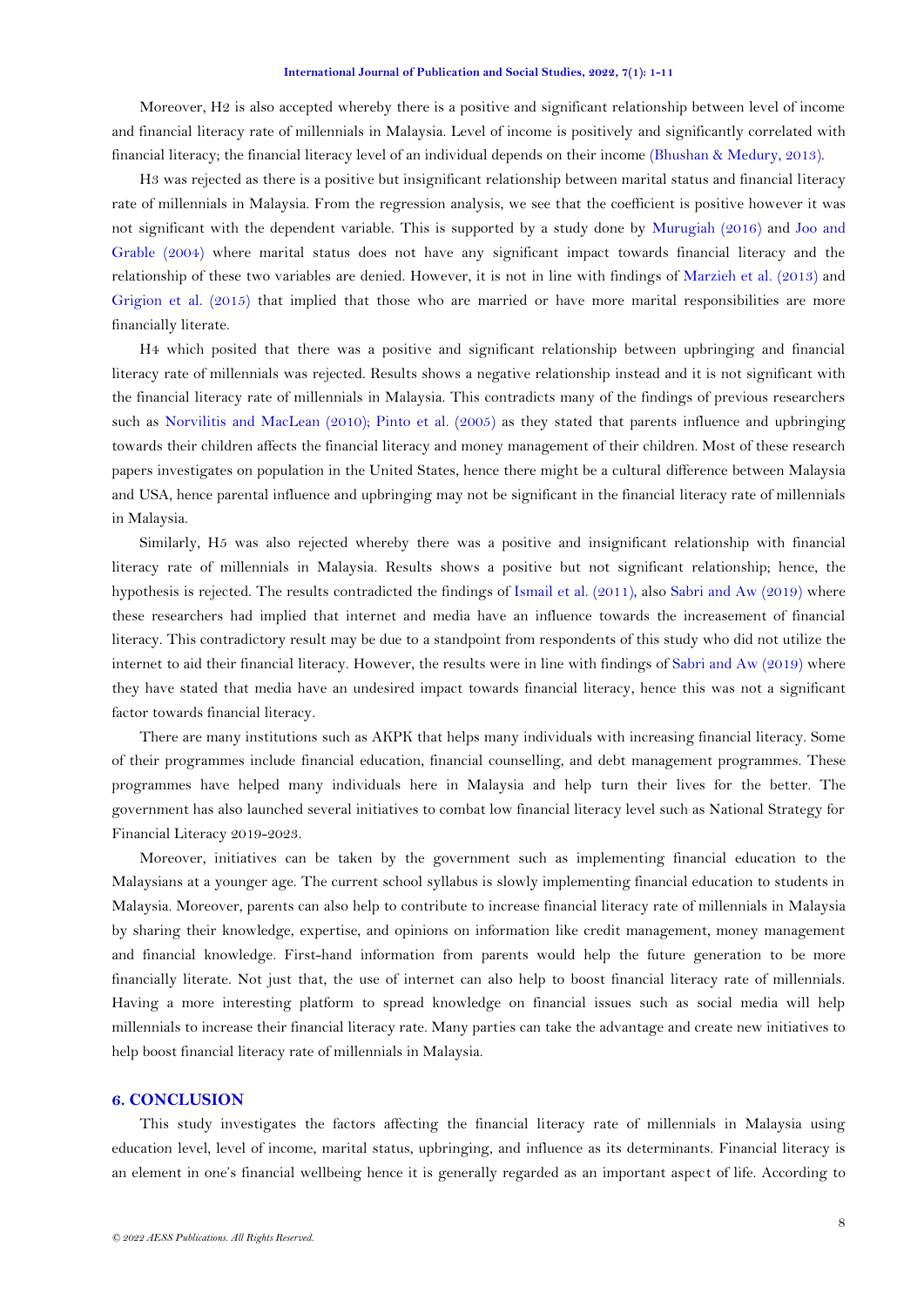our findings, millennials in Malaysia shows an average level of financial literacy which shows that millennials are still not fully financially literate in 2020.

Results shows that education level and level of income has a positive relationship with financial literacy rate of millennials in Malaysia, supported by previous research done. The variables adopted in this study can explain only 16.70 per cent of financial literacy, hence, there are other factors that affect financial literacy of millennials in Malaysia such as peer influences, religious influences, and other financial influences. The findings in this study both supported and contradict previous studies done by past researchers which may be due to factors like small sample size and cultural differences. Most of the independent variables align positively with the dependent variable except for upbringing.

In line with the research findings, there several recommendations that can be made to further improve the financial literacy rate of millennials in Malaysia. The first recommendation that can help increase financial literacy is with the help of AKPK. To have a better understanding AKPK is an agency that helps with credit counselling and debt management for those who needs it. Therefore, AKPK has programs that help individual with financial stability such as Debt Management Programme (DMP). DMP is a program that help with regaining control of an individual's debts properly as this program provide counselling to create a personalized repayment plan. This program is an effort for them to encourage borrowers to be in control with their financial well-being such as negotiating and communicating with their lender.

On the other hand, AKPK also provides financial education to those who needs it which focuses on the responsibility of spending and managing money. The program also consists of practical financial knowledge that is easy to understand and apply. Also, there is debt management for young adults that is borrowers while in a tertiary education. Furthermore, AKPK provides debt management and financial knowledge for individuals who are entering the workforce as to get financial stability.

Next, the second recommendation comes from the government as this entity has a lot of pulling power and influence thus as a whole it can make a great change towards financial literacy. The government can do programs that can aid the public or millennials with financial literacy such as the National Strategy for Financial Literacy 2019 - 2023. As this can bring a lot of benefits for individuals to understand and learn more about financial literacy.

Another movement that the government could do is that expand the school syllabus as to include financial literacy subjects thus they will understand it at a younger age in their lives. Furthermore, the third recommendation will come from non-other than their own parents. Parents should create an incentivize for their children from a young age to teach them financial literacy such as money management, budgeting and more. Therefore, when they grow up while their parents are sharing their financial knowledge and know how; they will have a better understanding and mastery of this topic and will achieve financial stability in life.

The final recommendation that can be made to increase one's financial literacy is by relating parties could create a new initiative that can aid with this battle to make everyone financially literate. Lastly, is that relating parties can create a podcast form that they get on time to time to talk about financial literacy tips and the knowhow. Also, they can create an internet page such as websites, social media, or any media form as to educate the mass public about financial literacy as it can benefit them in life.

For further research of this study which can improve or have a different take on this topic is more than welcome as there is potential to delve more in-depth into this topic. Therefore, further research can be done on this research study by other researchers is extending this study by using different variables as it can help the study to have another angle investigated it. Furthermore, it is beneficial because the study can have another perspective to the financial literacy. Next, future researchers can study or do more in-depth research on the independent variable such as upbringing and influence. It is because these two variables have a lot of power in financial literacy currently. The reason being these variables can indirectly set an individual financial literacy level in this world. Moving on, future researchers should collect more data sample as more data for this study brings more potential to the results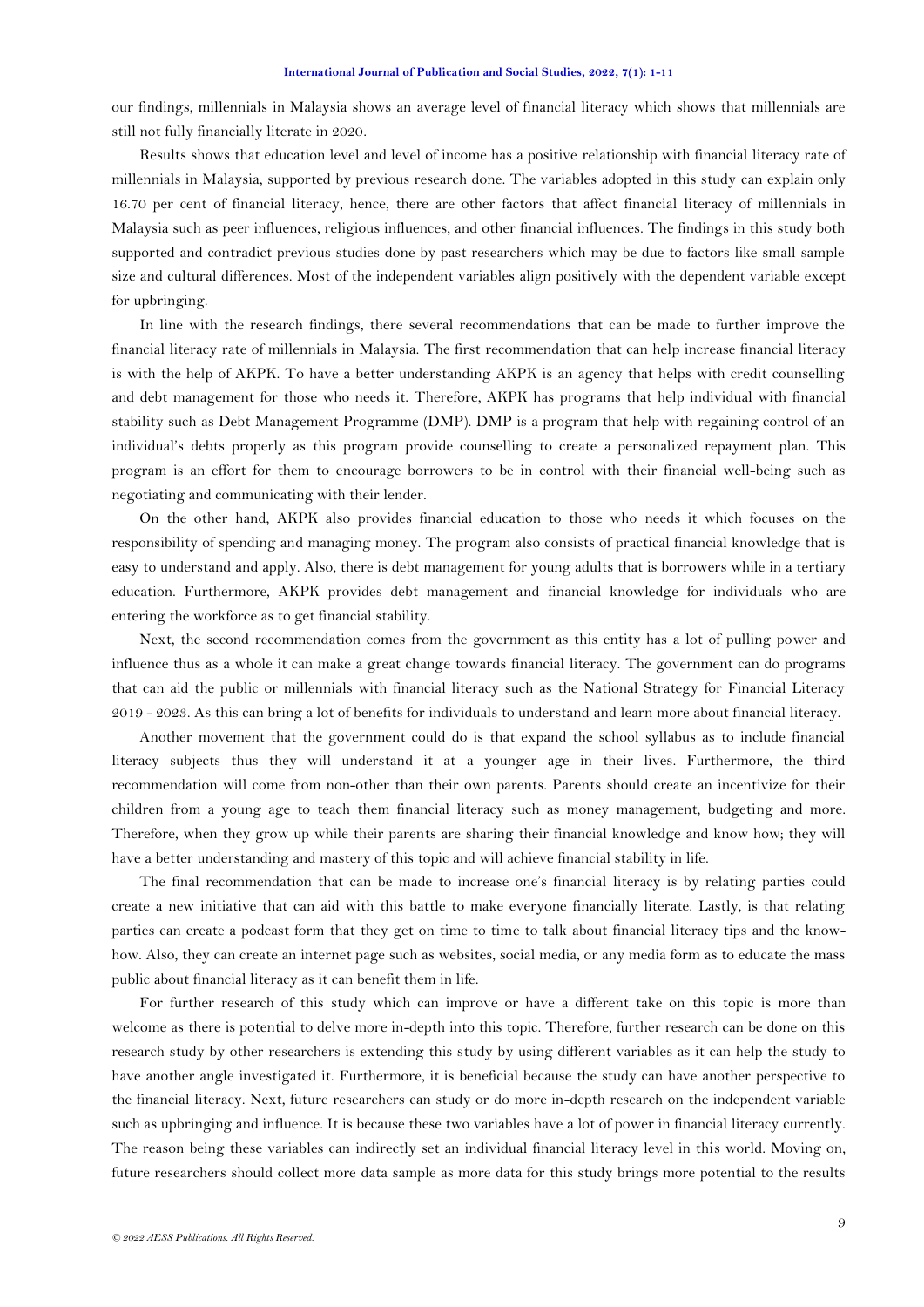and will be more representative. Another recommendation to future researchers is to have a more constructive questionnaire or better an interview with respondents as it can help precisely determine an individual level of financial literacy of millennials in Malaysia. With a more constructive question, the data sample collected would be more accurate and precise.

**Funding:** This study received no specific financial support.

**Competing Interests:** The authors declare that they have no competing interests.

**Authors' Contributions:** All authors contributed equally to the conception and design of the study.

## **REFERENCES**

- <span id="page-9-5"></span>Atkinson, A., & Messy, F.-A. (2012). Measuring financial literacy: Results of the OECD/international network on financial education (INFE) pilot study. OECD Working Papers on Finance, Insurance and Private Pensions, No. 15, OECD Publishing.
- <span id="page-9-9"></span>Beck, J. J., & Garris, R. O. (2019). Managing personal finance literacy in the United States: A case study. *Education Sciences, 9*(2), 1-11.Available at: https://doi.org/10.3390/educsci9020129.
- <span id="page-9-16"></span>Bhushan, P., & Medury, Y. (2013). Financial literacy and its determinants. *International Journal of Engineering, Business and Enterprise Applications, 4*(2), 155-160.
- <span id="page-9-7"></span>Boon, T. H., Yee, H. S., & Ting, H. W. (2011). Financial literacy and personal financial planning in Klang Valley, Malaysia. *International Journal of Economics and Management, 5*(1), 149-168.
- <span id="page-9-11"></span>Calamato, M. P. (2010). *Learning financial literacy in the family.* Master's Theses.
- <span id="page-9-13"></span>Clarke, M. C., Heaton, M. B., Israelsen, C. L., & Eggett, D. L. (2005). The acquisition of family financial roles and responsibilities. *Family and Consumer Sciences Research Journal, 33*(4), 321-340.
- <span id="page-9-10"></span>Diener, E., Sandvik, E., Seidlitz, L., & Diener, M. (1993). The relationship between income and subjective well-being: Relative or absolute? *Social Indicators Research, 28*(3), 195-223.
- <span id="page-9-3"></span>Eisner, S. P. (2005). Managing generation Y. *SAM Advanced Management Journal, 70*(4), 4-17.
- <span id="page-9-0"></span>Gale, W. G., & Levine, R. (2010). Ruth, financial literacy: What works? How could it be more effective? Retrieved from https://ssrn.com/abstract=1758910.
- <span id="page-9-12"></span>Grigion, A. C., Vieira, K. M., & Kirch, G. (2015). Determinants of financial literacy: Analysis of the influence of socioeconomic and demographic variables. Retrieved from: [http://www.scielo.br/scielo.php?pid=S1519-](http://www.scielo.br/scielo.php?pid=S1519-70772015000300362&script=sci_arttext&tlng=en) [70772015000300362&script=sci\\_arttext&tlng=en.](http://www.scielo.br/scielo.php?pid=S1519-70772015000300362&script=sci_arttext&tlng=en)
- <span id="page-9-4"></span>Huston, S. J. (2010). Measuring financial literacy. *Journal of Consumer Affairs, 44*(2), 296-316.
- <span id="page-9-2"></span>Hwee, J., Lin, L., & Sellapan, R. (2010). Financial planning and youth: Implications in educating generation Y. *The 4E Journal, 10*(2), 18-20.
- <span id="page-9-15"></span>Ismail, S., Serguieva, A., & Singh, S. (2011). Integrative model of students' attitude to educational loan repayment: A structural modelling approach. *Journal of International Education in Business, 4*(2), 125-135.Available at: https://doi.org/10.1108/18363261111189522.
- <span id="page-9-17"></span>Joo, S.-h., & Grable, J. E. (2004). An exploratory framework of the determinants of financial satisfaction. *Journal of Family and Economic Issues, 25*(1), 25-50.Available at: https://doi.org/10.1023/B:JEEI.0000016722.37994.9f.
- <span id="page-9-14"></span>Jorgensen, B. L. (2007). *Financial literacy of college students: Parental and peer influences.* Unpublished Master's Thesis, Virginia Polytechnic Institute and State University, Blacksburg, Virginia.
- <span id="page-9-8"></span>Kimiyaghalam, F., & Yap, S. (2017). Level of financial literacy in Malaysia. *International Journal of Research, 4*(7), 1065–1075.
- <span id="page-9-6"></span>Lusardi, A., & Mitchell, O. (2007). Financial literacy and retirement preparedness: Evidence and implications for financial education. *Business Economics, 42*(1), 35-44.
- <span id="page-9-1"></span>Lusardi, A., & Mitchell, O. S. (2011). Financial literacy and retirement planning in the United States. *Journal of Pension Economics & Finance, 10*(4), 509-525.